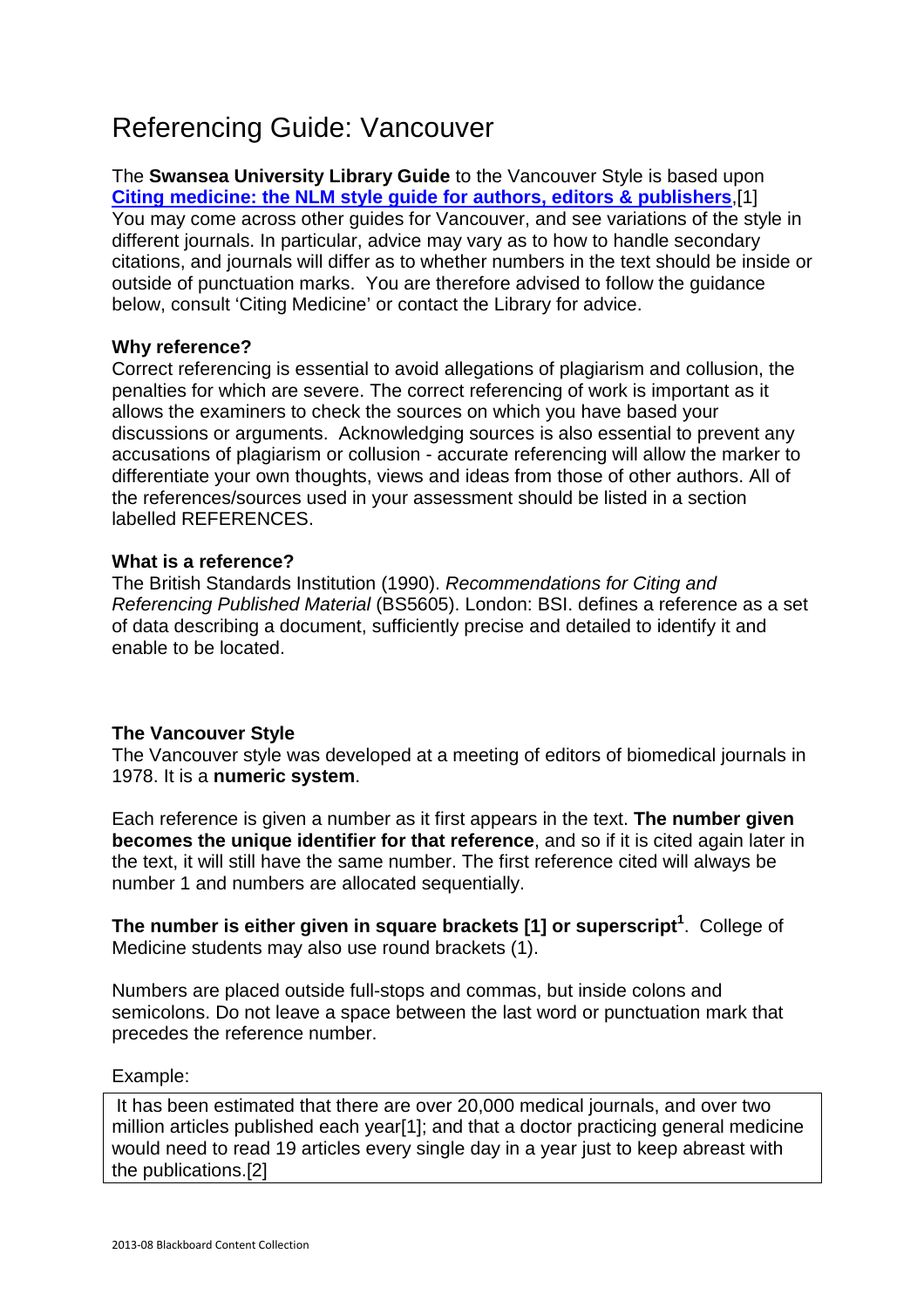# .**Referencing in the text with Vancouver**

#### Citing one work

Recent research[1] indicates that the number of duplicate papers being published is increasing.

#### Or, using superscript:

Recent research<sup>1</sup> indicates that the number of duplicate papers being published is increasing.

#### Citing more than one piece of work at the same time

If you want to cite several pieces of work in the same sentence, you will need to include the citation number for each piece of work. A hyphen should be used to link numbers which are inclusive, and a comma used where numbers are not consecutive.

The following is an example where works 6, 7, 8, 9, 13 and 15 have been cited in the same place in the text.

Several studies[6-9,13,15] have examined the effect of congestion charging in urban areas.

#### Citing the author's name in your text

You can use the author's name in your text, but you must insert the citation number as well.

As emphasised by Watkins[2(p.1)] carers of diabetes sufferers "require perseverance and an understanding of humanity".

Citing more than one author's name in your text

If a work has more than one author and you want to cite author names in your text, use 'et al' after the first author.

Simons et al [3(p.4)] state that the principle of effective stress is "imperfectly known and understood by many practising engineers".

Citing works by the same author written in the same year

If you cite a new work which has the same author and was written in the same year as an earlier citation, each work will have a different number.

Communication of science in the media has increasingly come under focus, particularly where reporting of facts and research is inaccurate[4, 5].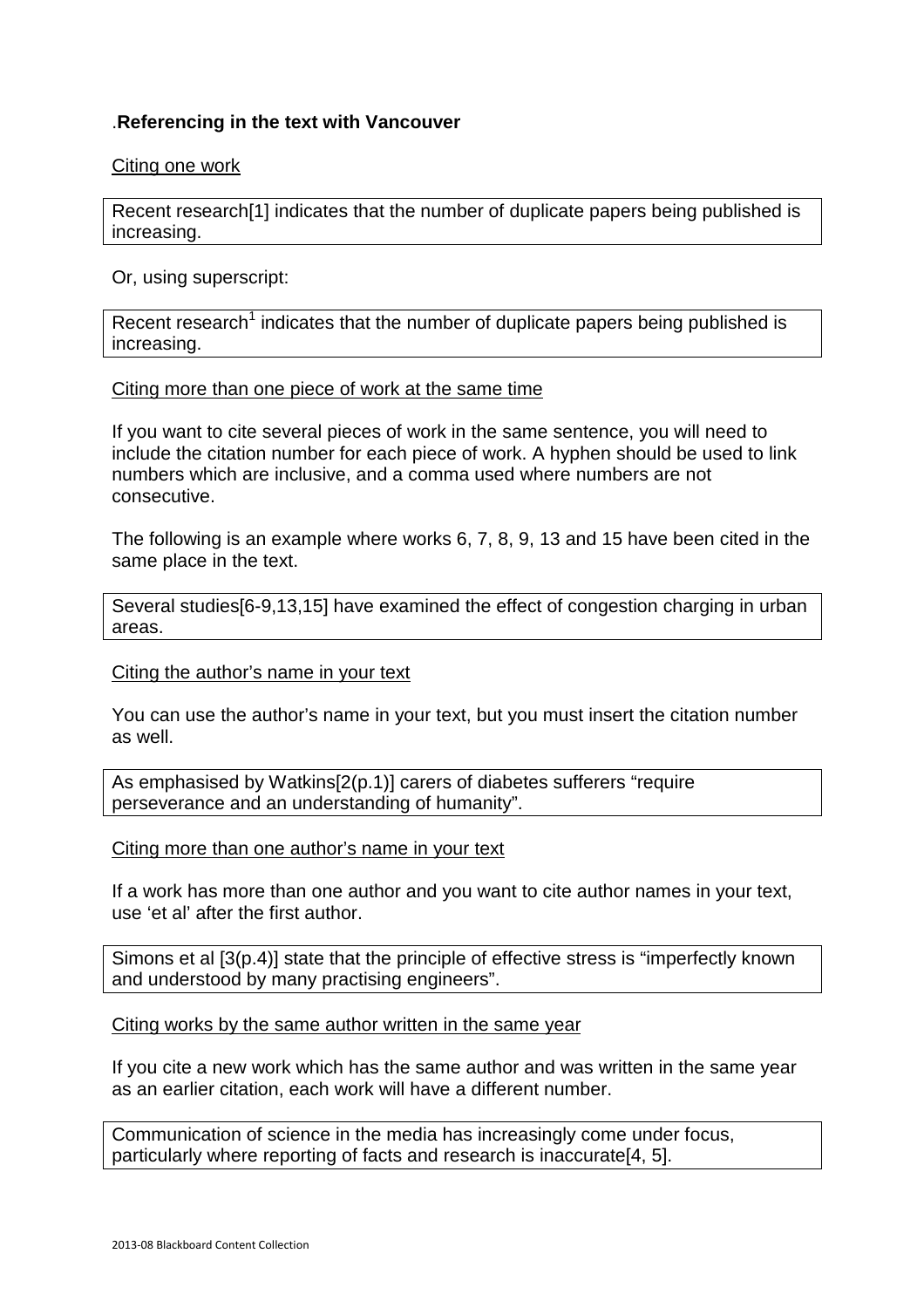## **REFERENCES**

In the Reference List at the end of your assignment, you should list items in numerical order based upon the numbers allocated in the text. This should be labelled REFERENCES.

#### **Ensure you use correct spacing and indenting, in line with any requirements set out in your College Handbook.**

Example of how it *might* be laid out::

1. Benton D. Diet, behaviour and cognition in children. In: Kilcast D, Angus F, editors. Developing children's food products. Cambridge: Woodhead; 2011. p. 62-81.

2. Drake RL, Vogl W, Mitchell AWM, Gray H. Gray's anatomy for students [Internet]. 2nd edition. Philadelphia: Churchill Livingstone/Elsevier; 2010 [cited 2013 May 15]. Available from: http://elsevieruk.pdn.ipublishcentral.com.openathensproxy.swan.ac.uk/reader/grays-anatomy-for-students.

3. Grow GO. Teaching learners to be self-directed. Adult Education Quarterly. 1991;41(3): 125-49.

#### Book

Author(s).  $\blacksquare$  (Surname, followed by initial(s)). Title of book. The edition of the book if it is not the first edition. Place of Publication: Publisher; Year of Publication.

Note the required punctuation after each part.

**Author name not given** - Where no author/editor can be found, begin the reference with the title. Do not use Anonymous.

**Multiple places of publication –** Where more than one place is given, prefer the UK location if given; otherwise, use the first place mentioned.

**Place of publication not given** – If the place is not stated, but you can reasonably infer the location, enter the place in square brackets, e.g. [Cardiff]. Otherwise, use [place unknown]. Similarly, if the publisher cannot be found or inferred, use [publisher unknown].

**Date of publication not given** – If the date of copyright can be found, use that, and place a 'c' in front the date, e.g. c1955. If you are able to estimate or infer the date, enter the year followed by a '?' in square brackets, e.g. [1999?]. If no date can be found or estimated, use [date unknown].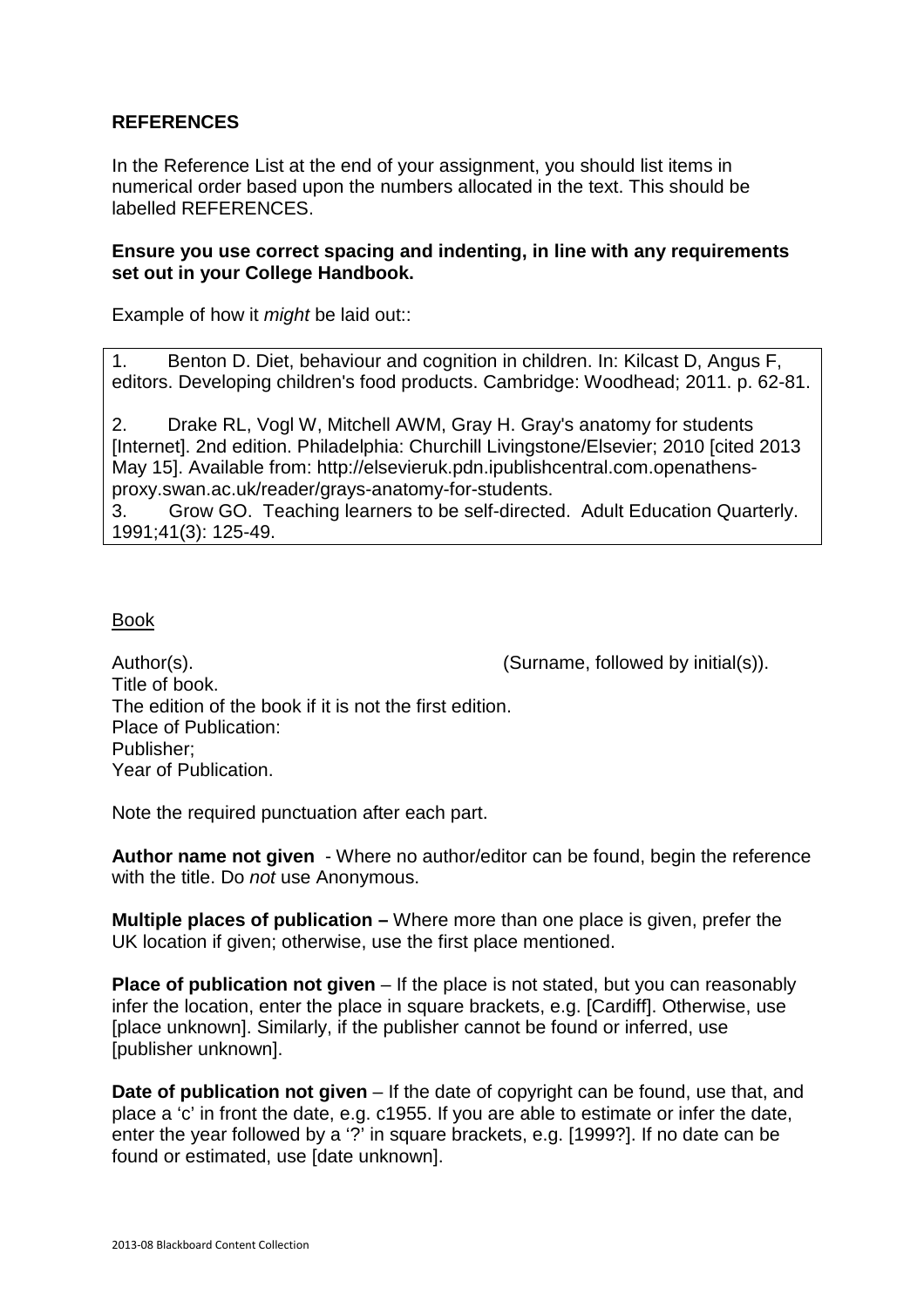Examples:

Brookfield S. Understanding and facilitating adult learning: a comprehensive analysis of principles and effective practices. Buckingham: Open University Press; 1998.

Drake RL, Vogl W, Mitchell AWM, Gray H. Gray's anatomy for students. 2nd ed. Philadelphia: Churchill Livingstone/Elsevier; 2010.

Culpeper N. Culpeper's Astrological Judgment of Diseases. [London?]: [publisher unknown]; [date unknown].

**Capitalization** should be only used for the first word in the title, proper nouns, and acronyms.

#### Edited books

These are identified by putting 'editor.' after the name of the author(s).

#### Examples:

Herwaldt LA, editor. Patient listening: a doctor's guide. Iowa City: University of Iowa Press; 2008.

Croft PP, Blyth F, Windt D, editors. Chronic pain epidemiology: from aetiology to public health. Oxford: Oxford University Press; 2010.

#### Chapter/Paper in a Book

Author(s) of chapter/paper. (Surname(s), followed by initials). Title of chapter/paper. In: Author(s) or Editor(s) of overall book. Title of book. The edition of the book if it is not the first edition. Place of Publication: Publisher; Year of Publication. Page numbers preceded by p.

## Examples:

Neufeld VR, Barrows HS. Preparing medical students for lifelong learning. In: Knowles MS. and associates, editors. Andragogy in action: applying modern principles of adult learning. San Francisco: Jossey-Bass; 1985. p. 207-26.

Benton D. Diet, behaviour and cognition in children. In: Kilcast D, Angus F, editors. Developing children's food products. Cambridge: Woodhead; 2011. p. 62-81.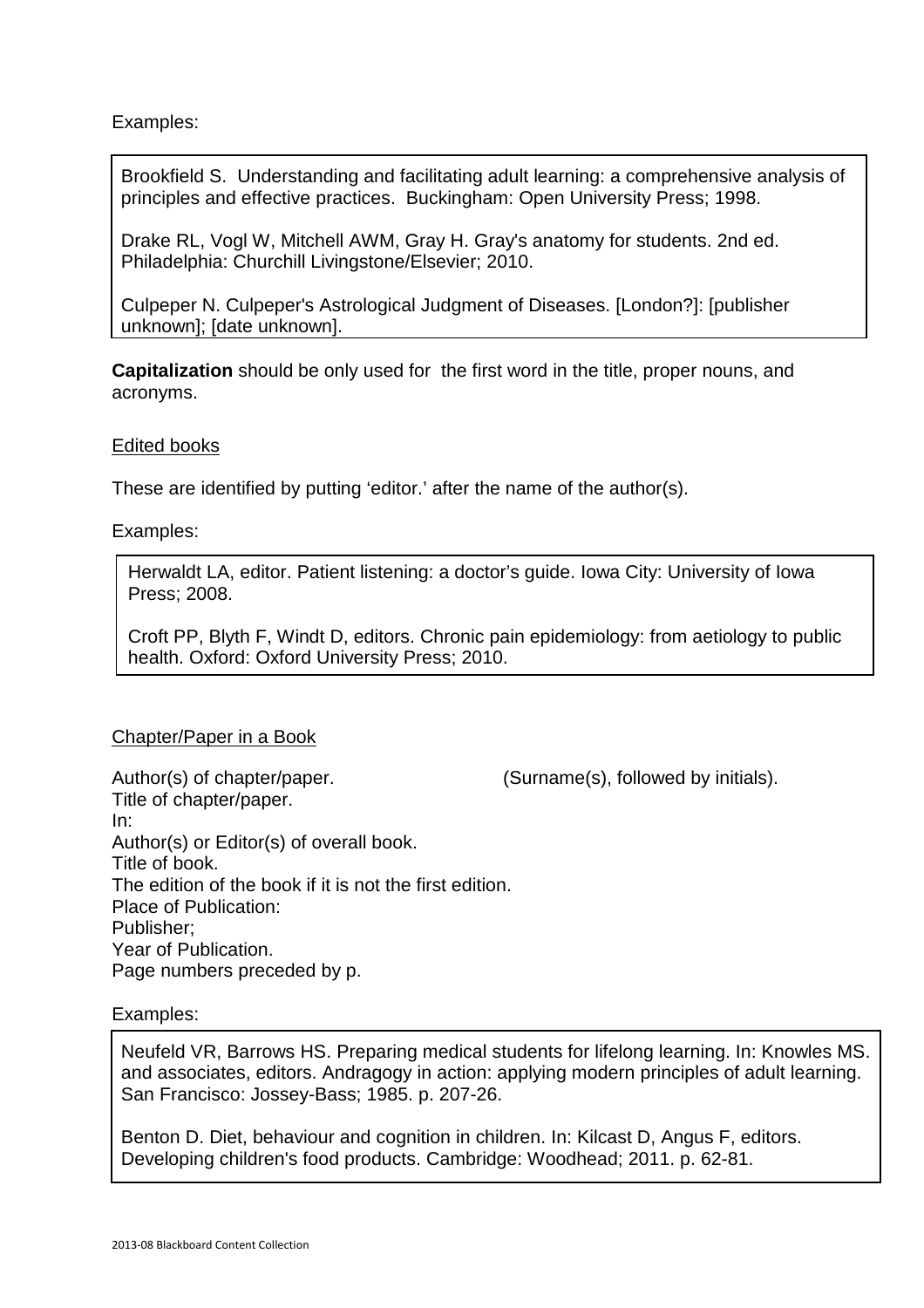### E-book

Author(s).  $\qquad \qquad$  (Surname, followed by initial(s)). Title of book. [Internet]. The edition of the book if it is not the first edition. Place of Publication: Publisher; Year of Publication. [cited year month day]. Available from:

## Examples:

Merlin M, Gould D, Mahato B. Rising out-of-pocket spending for medical care: a growing strain on family budgets [Internet]. New York: Commonwealth Fund; 2006 [cited 2006 Oct 2]. Available from: http://www.cmwf.org/usr\_doc/Merlis\_risingoopspending\_887.pdf

Drake RL, Vogl W, Mitchell AWM, Gray H. Gray's anatomy for students [Internet]. 2nd edition. Philadelphia: Churchill Livingstone/Elsevier; 2010 [cited 2013 May 15]. Available from: http://www.elsevier-etextbooks.com/product/grays-anatomy-for-students

#### Journal Article

Authors(s).  $\blacksquare$  (Surname, followed by initial(s)). Article Title. The name of the journal. Year of publication; Volume number of journal: (Issue number): Inclusive page number(s) of the article.

**Note:** For College of Medicine assignments, **do not use abbreviated titles**. For example, "J Neurosci" should be written in full as "Journal of Neuroscience". You can check this in PubMed http://www.ncbi.nlm.nih.gov/nlmcatalog/journals

Example:

Grow GO. Teaching learners to be self-directed. Adult Education Quarterly. 1991;41(3): 125-49.

**Note**: If there are up to six authors they should all be recorded, but if there are more than six then the first six authors are listed followed by 'et al'

**Note**: Page numbers should not be repeated except where followed by a letter. For example, 255-9 but 255A-259A.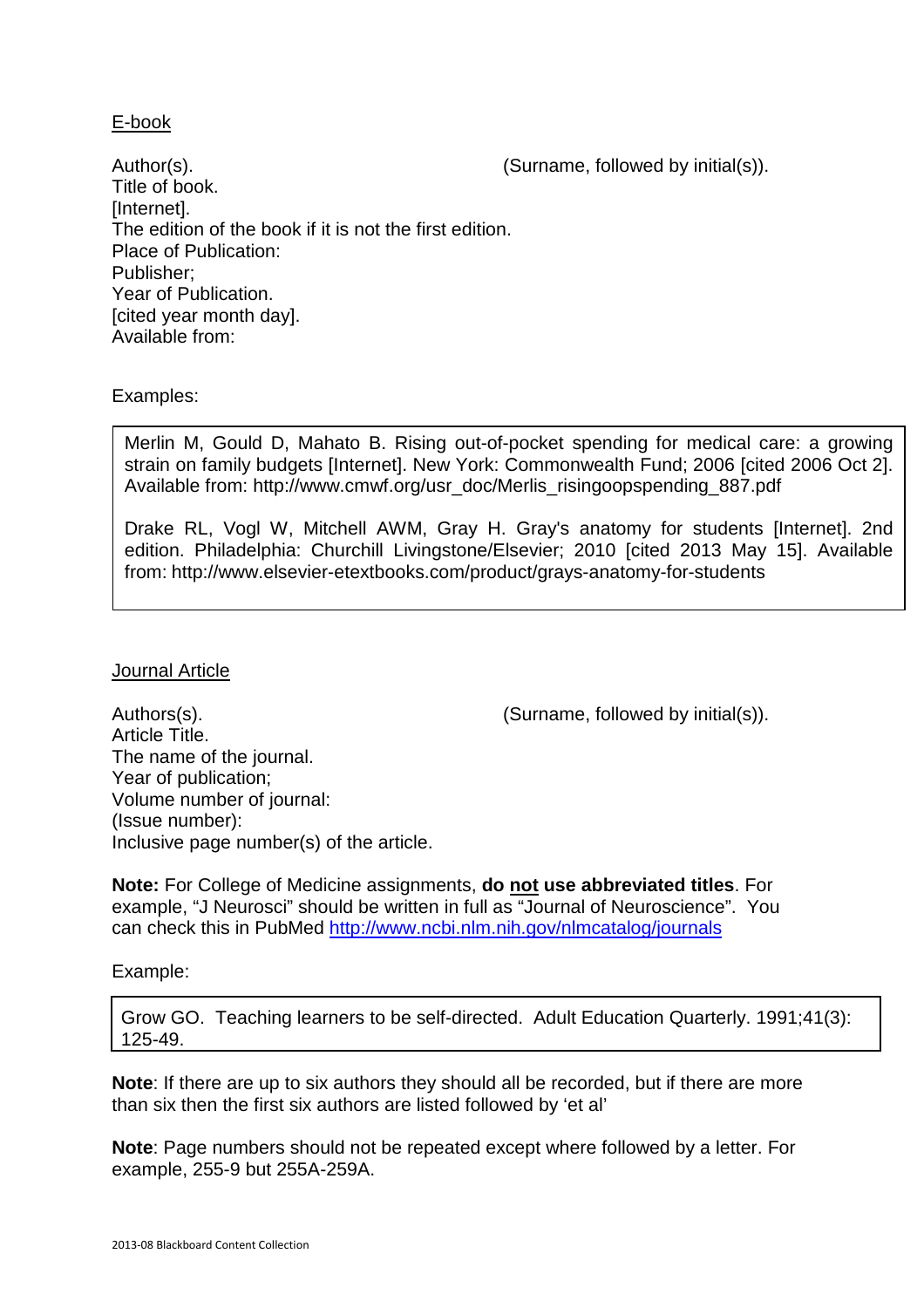## Journal Articles online

Cite all the elements as for a print article, but in addition:

- Add: "**[Internet]**"after the title of the journal and before the full stop. For example, **Annals of Internal Medicine [Internet].**
- Add a **date of citation in square brackets following the date of publication.**
- Add: "**Available from:"** and provide a **URL or DOI**

Author(s). Article title. The name of the journal *[Internet]*. Year of publication [cited date]; Volume number (Issue number): Inclusive page number(s) of the article. [If available. See advice below] Available from:

## **Note:** Cited dates must always follow the formula of "Year Month Day". Always **abbreviate the month to the first 3 letters.**

**Note:** If pagination is not given, count or estimate the number of pages and enter the number in square brackets preceded by about e.g. [6p.] or [about 3 p.]. If the online journal uses another system (e.g. article number) use that and follow with the number of pages in the pdf in square brackets.

Examples:

Wolinsky FD, Bentler SE, Hockenberry J, Jones MP, Weigel PA, Kaskie B, et al. A prospective cohort study of long-term cognitive changes in older Medicare beneficiaries. BMC Public Health [Internet]. 2011 [cited 2012 Jan 1];11(710): [13p.]. Available from: http://www.biomedcentral.com/1471-2458/11/710.

Jafri H, Alsheikh-Ali AA, Karas RH. Meta-analysis: statin therapy does not alter the association between low levels of high-density lipoprotein cholesterol and increased cardiovascular risk. . Annals of Internal Medicine [Internet]. 2010 [cited 2013 Jun 12];153(12): [1p]. Available from: http://annals.org/article.aspx?articleid=746580.

Rothwell PM. Factors that can affect the external validity of randomised controlled trials. PLoS Clinical Trials [Internet]. 2006 [cited 2012 Jun 21];1(1): e9 [5p.]. Available from: doi:10.1371/journal.pctr.0010009.

**Note:** Do **NOT** include URLs from databases where you found the reference. Only use the URL or DOI for the article being referenced. The URL or DOI should link you to the article's location and not to a record in PubMed or Web of Science.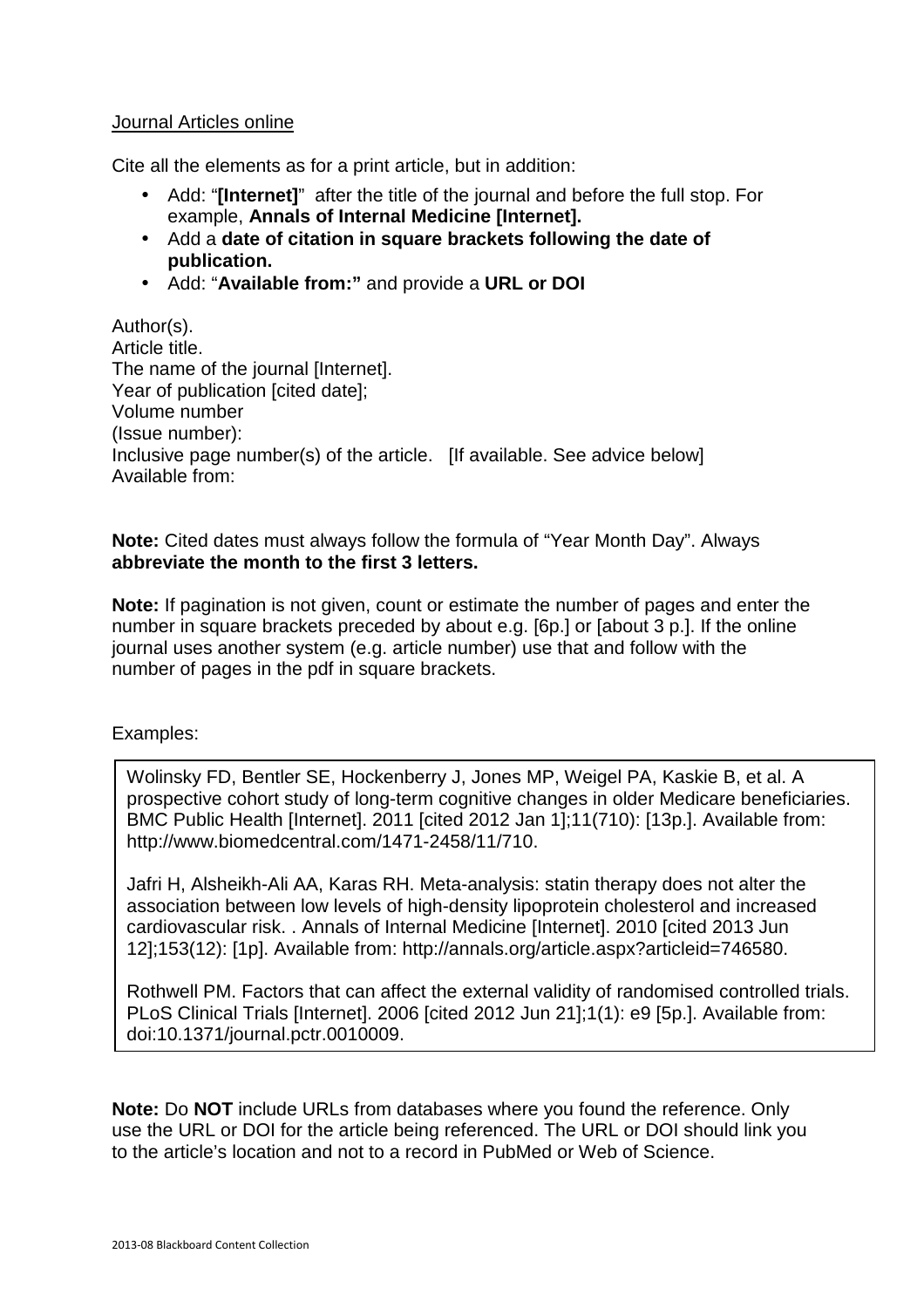**Websites** 

Author. (If one is identifiable; otherwise start with the Title of the Homepage). **Title** [Internet]. Place of publication: Publisher; Year of publication. *(i.e. the date first put on the Internet. Can be a range of dates.)* [updated year month day; cited year month day]. (where appropriate.) Available from:

Examples of homepages:

Swansea University [Internet]. Swansea: The University; [cited 2013 Jul 12]. Available from: http://www.swansea.ac.uk

BBC News[Internet]. London: BBC; [cited 2012 May 12]. Available from: http://www.bbc.co.uk/news/

Individual Webpage within a website Author. (If one is identifiable) Title of homepage [Internet]. Place of publication: Publisher; Year of publication. [Type of material if required e.g. Chart/Video/Podcast etc.], Title of web page; [updated year month day; cited year month day]. (Only use updated/modified etc where appropriate.) Available from:

**Note:** Unless an author of the webpage can be clearly identified, begin with the **title of the homepage.** 

**Note:** You should try **not** to shorten the URL

Examples of an individual web page on a website:

Trials and research; [updated 25 Jul 2013; cited 2012 Jul 12]. Available from: Cancer Research UK [Internet]. [London]: Cancer Research UK; [date unknown]. http://www.cancerresearchuk.org/cancer-help/trials/%20?ssSourceSiteId=home.

fruit & veggies more matters [Internet]. [place unknown]: Produce for Better Health Foundation; c2008-2013. [Chart], Ways to get more; [cited 2013Jul 22]. Available from: http://www.fruitsandveggiesmorematters.org/ways-to-get-more?iCat=22.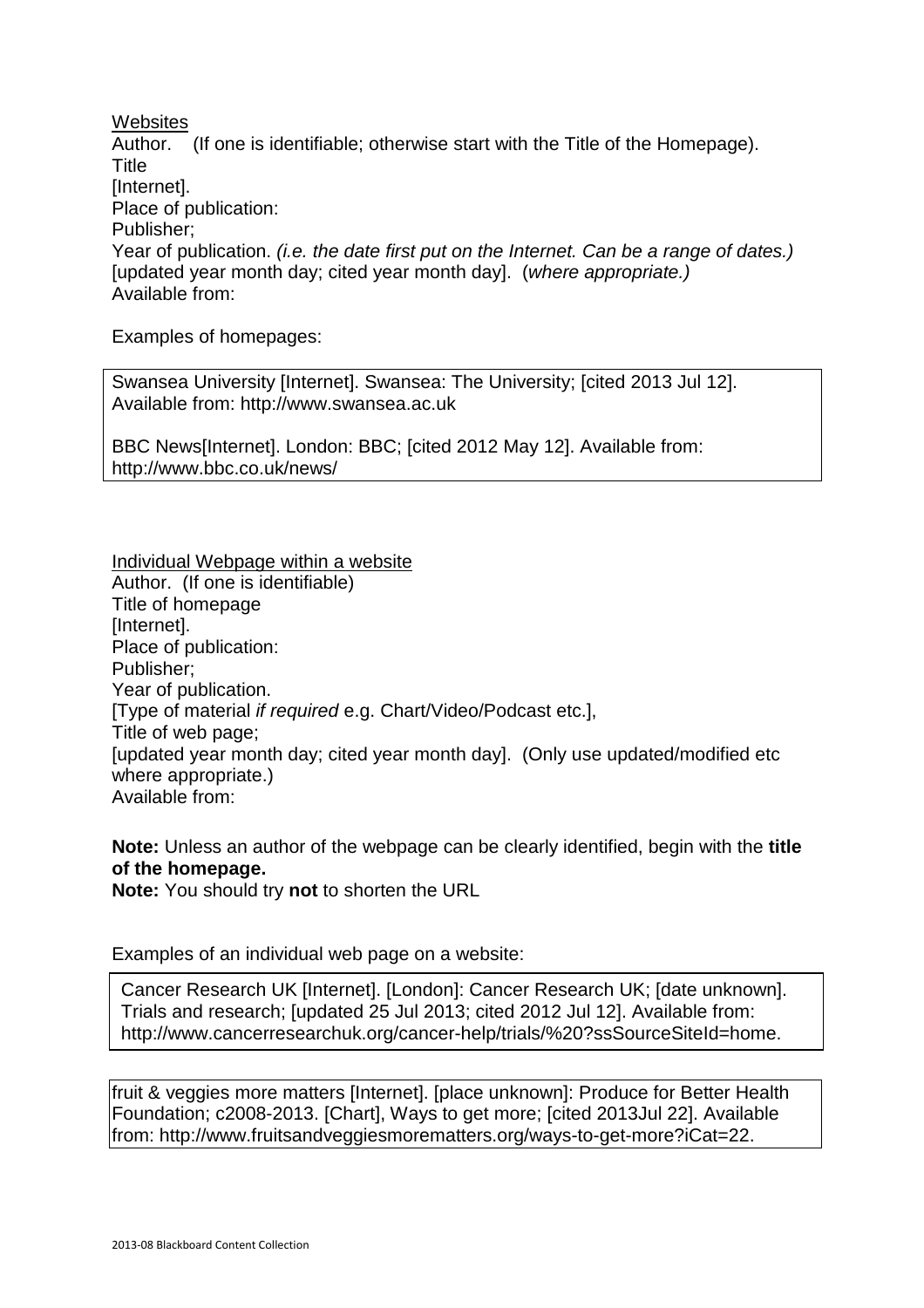Example of a podcast:

Swansea University College of Medicine: Integrated Clinical Method [Internet]. [Swansea]: Swansea University College of Medicine; 2010. [Podcast], Thyroid gland examination; [cited 2012 Jul 25]. Available from: https://itunes.apple.com/gb/podcast/swansea-university-college/id264355722.

Example of a video on the internet:

Macmillan Cancer Support [Internet]. [London]: Macmillan Cancer Support; [2011?]. [Video], What is cancer? [updated 2011 Oct 1; cited 2013 Jan 7]. Available from: http://www.macmillan.org.uk/Cancerinformation/Aboutcancer/Whatiscancer.aspx.

Government report (printed):

Government department. Title. Place of publication: Publisher; Year of publication. Report number if available e.g. Report No.: Cm 6374.

Example:

Department of Health. Choosing health: making healthy choices easier. London: Stationery Office; 2004. Report No.: Cm 6374.

#### Government report (online)

Government Department. Title of paper/report. Place of publication: Name of Publisher; Year of publication. Report No.: (If available, e.g. "Report No.: Cm 6374".) **Icited Year Month Dayl.** Available from:

Example:

Department of Health. Choosing health: making healthier choices easier. London: Stationery Office; 2004. Report No.: Cm 6374 [cited 2006 Jun 26]. Available from: http://webarchive.nationalarchives.gov.uk/+/dh.gov.uk/en/publicationsandstatistics/pu blications/publicationspolicyandguidance/dh\_4094550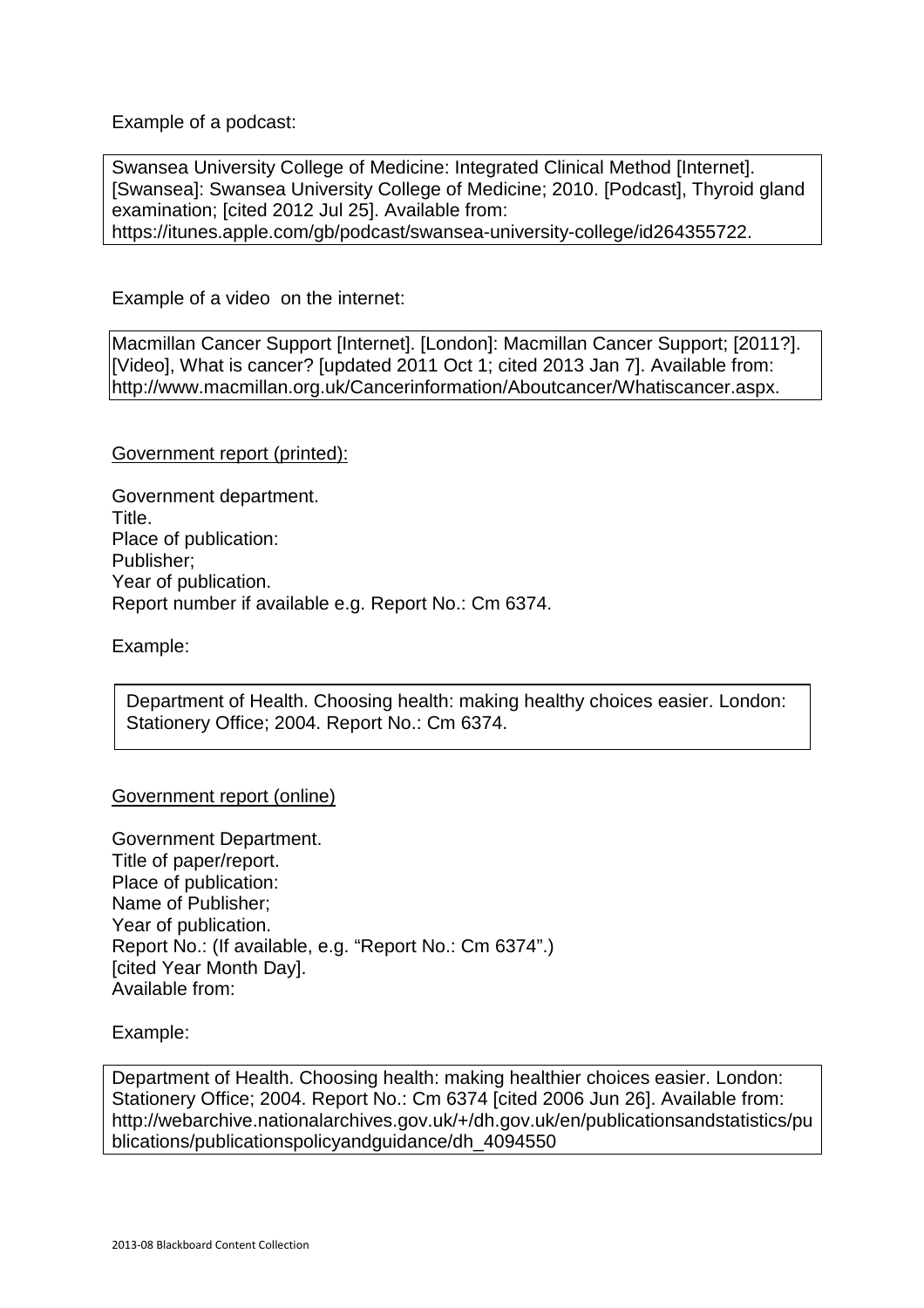### Cochrane Review

Author(s).  $\blacksquare$  (Surname, followed by initial(s)). Systematic review title. Cochrane Database of Systematic Reviews [Internet] Year of publication [cited Year Month Day]; Issue number Art. No.: Available from:

#### Example:

Pal K, Eastwood SV, Michie S, Farmer AJ, Barnard ML, Peacock R, et al. Computerbased diabetes self-management interventions for adults with type 2 diabetes mellitus. Cochrane Database of Systematic Reviews [Internet]. 2013 [cited 2013 Jul 12]; Issue 3. Art. No.: CD008776. Available from: DOI: 10.1002/14651858.CD008776.pub2.10.1002/14651858.CD008776.pub2.

# Charts taken from an online journal article

Author(s). Article title. The name of the journal *[Internet]*. Year of publication [cited date]; Volume number (Issue number): Inclusive page number(s) of the article. Title of the chart/table/figure; Page number for the chart/table/figure. Available from:

#### Example:

Hex N, Bartlett C, Wright D, Taylor M, Varley D. Estimating the current and future costs of Type 1 and Type 2 diabetes in the UK, including direct health costs and indirect societal and productivity costs. Diabetic Medicine [Internet]. 2012 [cited 2013 Jul 22]; 29:855–62. Table 1, Estimated UK prevalence of diabetes 2010 ⁄ 2011 and 2035 ⁄ 2036; p.858. Available from: http://onlinelibrary.wiley.com/doi/10.1111/j.1464- 5491.2012.03698.x/pdf

**Note: If there is no issue number, place the colon after the volume number as in the example below.**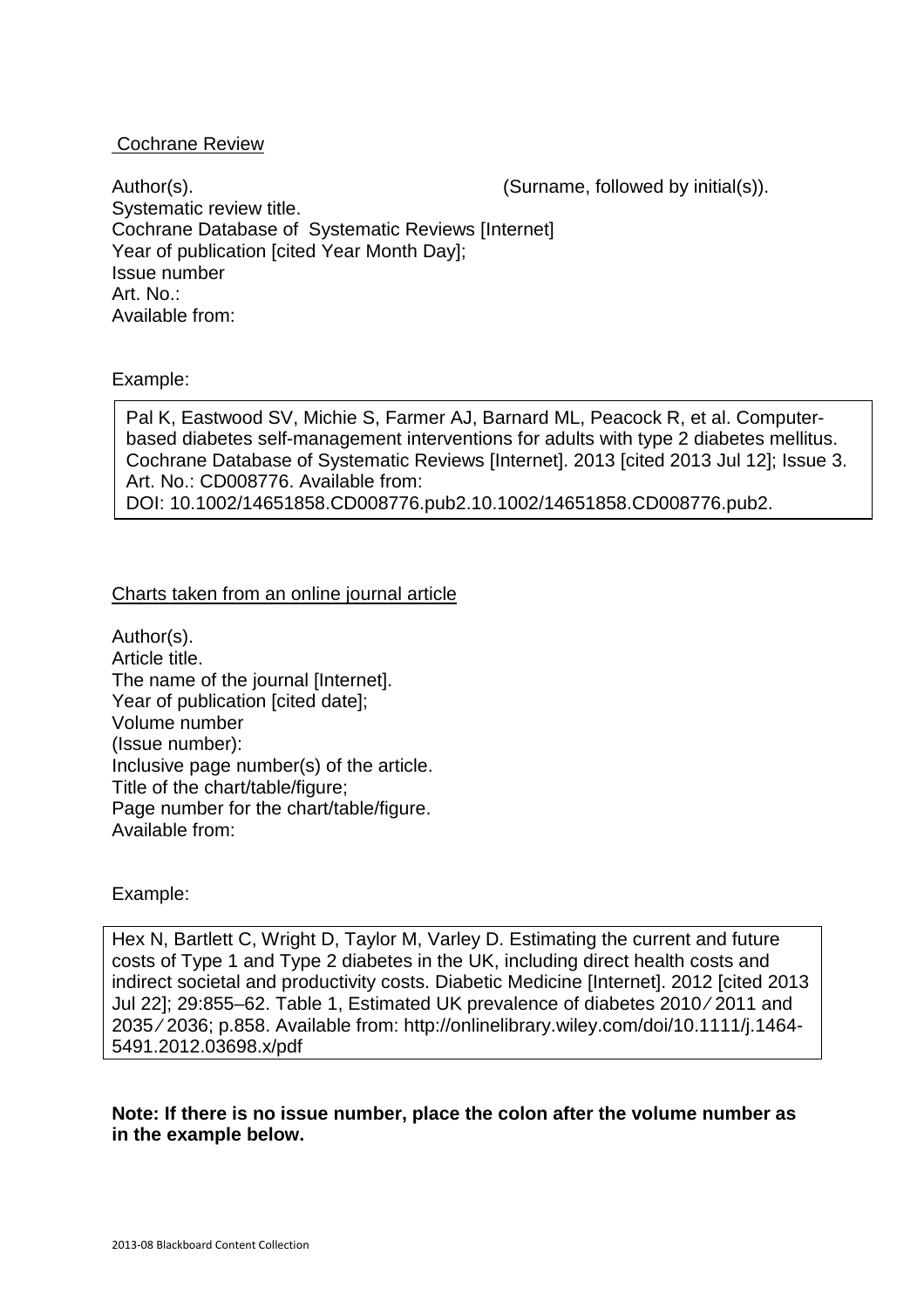Thesis

Author. **Title** [Thesis (Ph D)]. or [Thesis (M Sc)]. Place of publication: Publisher; Date of publication.

Example:

Garner JLS. Peer feedback on professional behaviours in the undergraduate medical curriculum: a case study of tutor and student views at the University of Liverpool [Thesis (PhD)]. Liverpool: University of Liverpool; 2012.

Thesis available online

Author. **Title** [Thesis (Ph D)]. or [Thesis (M Sc)]. Place of publication: Publisher; Date of publication [cited Year Month Day]. Available from:

Example:

Delf P. A research project to design, implement and assess the effectiveness of a sole eLearning module to prepare non-medical healthcare practitioners to report nuclear medicine bone scans [Thesis (Ph D)]. Portsmouth: University of Portsmouth; 2012 [cited 2013 Jul 25]. Available from: http://eprints.port.ac.uk/10600/

## Conference Proceedings

Conference Name/Title; Date of conference; Conference Location. Place of publication: Publisher; Date of publication.

Editor(s). (Surname, followed by initial(s)).

Example:

Dostrovsky JO, Carr DB, Koltzenburg M, editors. Proceedings of the 10<sup>th</sup> World Congress on pain; 2002 Aug 17-22; San Diego, CA. Seattle: IASP Press; c2003.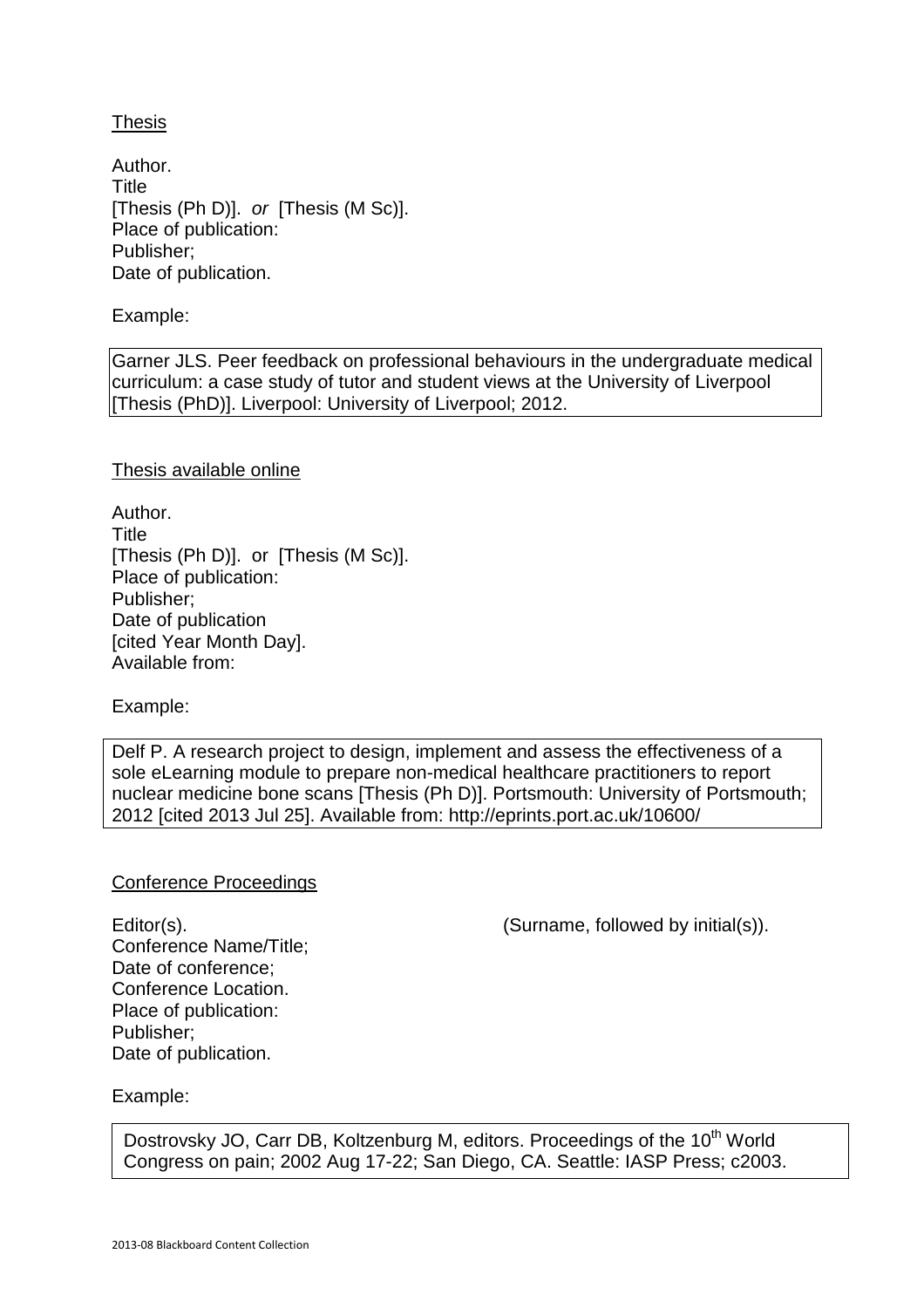#### General notes on Vancouver & referencing

The Vancouver system lists the cited references at the end of the text and the references are listed numerically.

**Multiple authors** do not always have to be listed. If there are up to six authors they should all be recorded, but if there are more than six then the first six authors may be listed followed by 'et al'.

**Every attempt must be used to correctly identify the author**, which may be a corporate body such as the NHS Executive, Department of Health, Welsh Office or National Assembly. Frequently publications from these corporate bodies contain a forward - the person who signs this is not the author of the document.

**Anonymous articles and editorials in journals.** Where there is no author, begin the reference with the title. **Do not use anonymous**. If you want, you can enter [editorial] immediately after the title as a helpful note.

Sometimes the **year of publication** may not be included, government departments are poor at including the date on their publications. **If no date is recorded then the reference needs to state [date unknown].** 

The **PubMed database includes the standard journal abbreviations which are used in the Vancouver system of referencing, the full title of journals is preferred rather than the use of abbreviations.** Many students are not familiar with the standard journal abbreviations and use their own form of abbreviations, which can become confusing for the markers.

Whenever you read anything (book or article) it is worth noting down all the details, a summary of the key points, and direct quotes that may be of use. Noting these on a card is helpful and it is also useful to make a note of where you obtained the book or article from, so that you can easily re-locate it if you need to refer back to the original text again.

There are referencing software packages available which follow similar principles to the card system - **EndNote** is available on University PCs or via the internet as **EndNote Basic (previously EndNote Web)** - details via BlackBoard. If you are using **EndNote,** then select the **VANCOUVER Swansea** style to format your references.

#### Common mistakes when referencing

**Paraphrasing - Rewriting another person's work does not make it your own. You still** have to include the source of work. **Work which is largely paraphrased will be considered plagiarism, even if you include the source**. Write something original!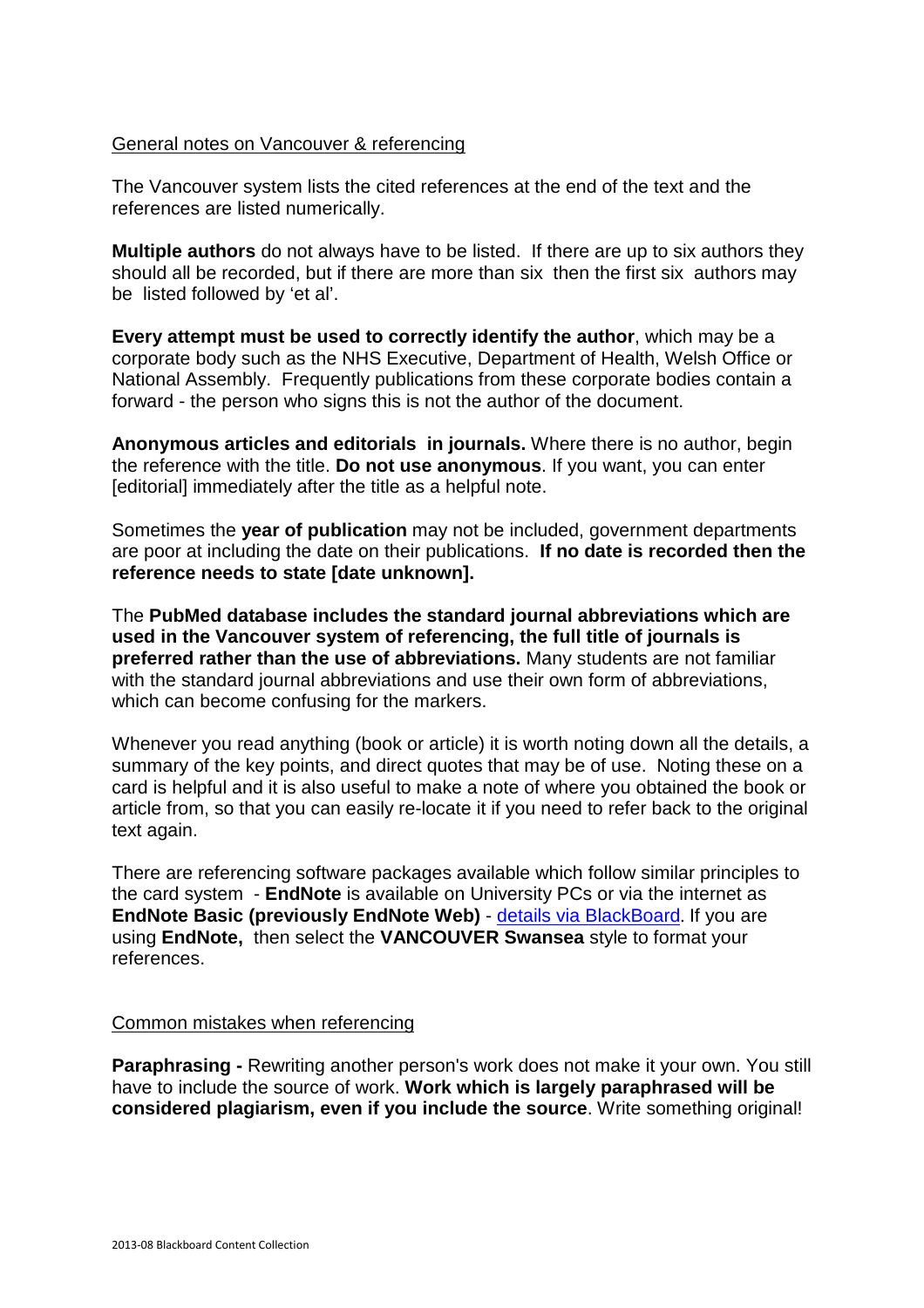**Secondary Citations -** All efforts must be taken to locate and read the **original** text (book or article) rather than make reference to the work of one author cited by another. However, there may be some instances when you are not able to obtain and read the original source. In this case, **you must make it clear when writing your full references that you are not making reference to the original source.**

In your Reference List, you should **either** only cite the work that you have read at first hand **or** provide all the details of the original source and then add 'Cited in:' and provide all the detail of the text where you obtained the information from. You must not reference the item as though you had read it when in fact you have only read about it.

One of the reasons why secondary citations is discouraged is that you need to provide accurate references in a consistent way and mistakes can occur in books and articles that are published, even to the extent that the reference can mislead the reader

Example

In text: Neville<sup>1(p.17)</sup> cites the CBI report from 2006, in which it was claimed that 23% of employers were dissatisfied with the literacy skills of graduates.

## References

1. Neville C. The complete guide to referencing and avoiding plagiarism. Maidenhead: Open University Press; 2007.

or

References

Working on the three Rs: employers' priorities for functional skills in maths and English. London: CBI; 2006. Cited in: Neville C. The complete guide to referencing and avoiding plagiarism. Maidenhead: Open University Press; 2007.

# Epubs or Online first articles

These articles are published online before appearing in print or being given a volume and issue number. There is also the possibility that they may be modified before final publication. It is therefore useful to acknowledge their status by putting **Epub** before the date of publication, which for this should include the full date (year, month, day). Providing a DOI will also help the reader trace the article.

Example:

Lotz M, Martel-Pelletier J, Christiansen C, Brandi M-L, Bruyère O, Chapurlat R, et al. Value of biomarkers in osteoarthritis: current status and perspectives. Annals of the Rheumatic Diseases [Internet]. Epub 2013 Jul 29 [cited 2013 Jul 30]. Available from: doi:10.1136/annrheumdis-2013-203726